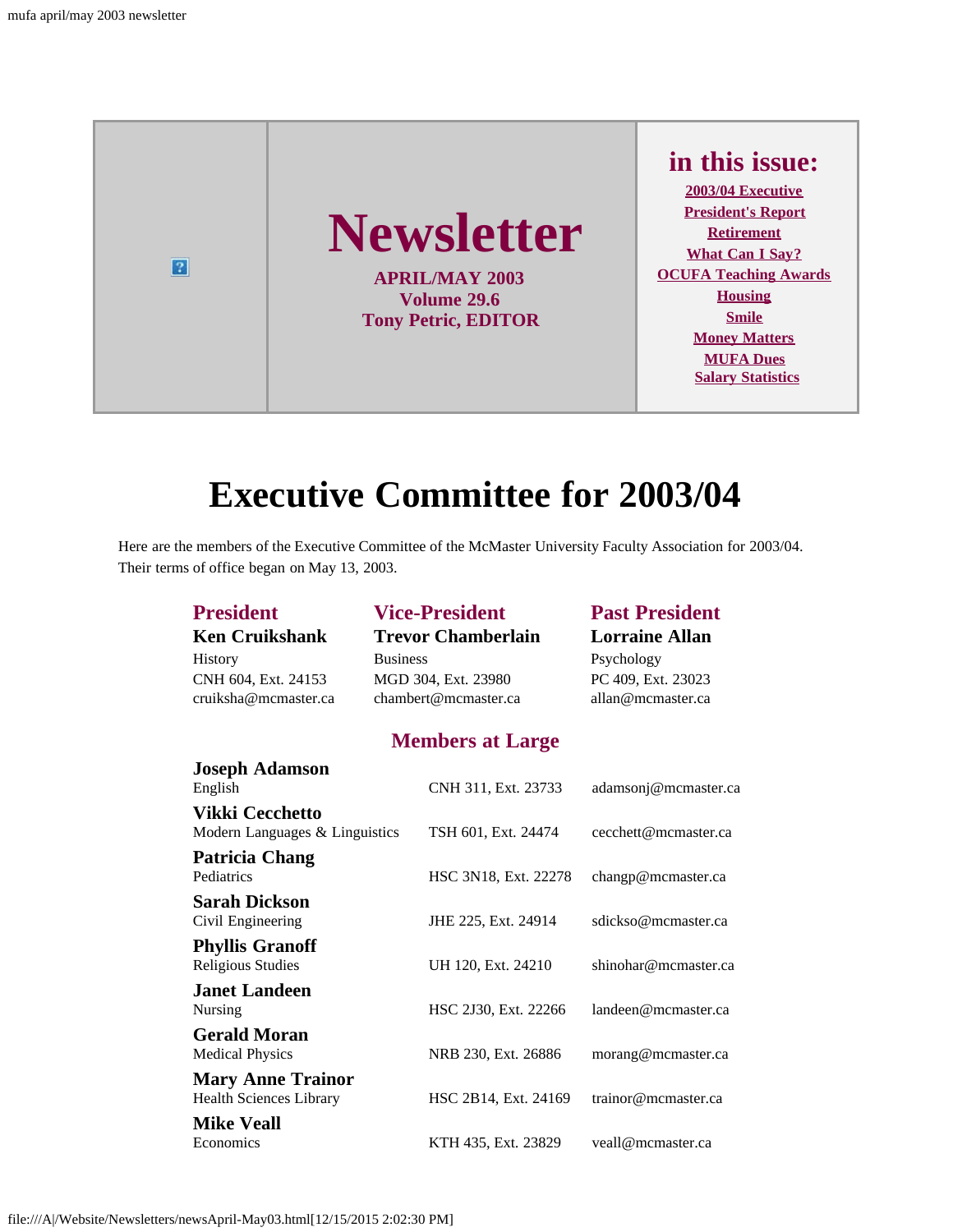### **Eva Werstiuk**

<span id="page-1-0"></span>Medicine HSC 4N39, Ext. 22204 wrstiuke@mcmaster.ca

## **President's Report**

**(delivered at the May 6, 2003 Annual General Meeting)**

In my last report to you as President, I would like to bring you up to date on what has been happening since my report at the General Meeting in December 2002.

#### **Little j Committees**

At the December General meeting I reported that the Senate Committee on Appointments had recently approved the terms of reference for two joint committees with MUFA. At that time the membership of the two committees had not yet been confirmed.

**Joint Faculty Association/Senate Committee to Investigate a University Hearings Committee.** Tom Davison and Betty Ann Levy are the Senate representatives on this committee; Eva Werstiuk and Bernadette Lynn are the MUFA representatives. The task before this Committee was to investigate the feasibility of forming a University Hearings Committee or Board that would hear and adjudicate appeals and grievances related to issues that affect faculty and librarians. If established, this Board would replace the appeals tribunals and boards in the following policies:

Tenure and Promotion Policy Code of Conduct for Faculty Statement on Consulting Policy and Procedures Faculty General Grievance Policy Librarian Grievance Policy

The Committee has recommended the establishment of a University Hearings Board. The details of the report were approved by the MUFA Executive on April 29 and are now before the Senate Committee on Appointments.

**Joint Faculty Association/Senate Committee to Investigate Teaching Appointments.** Peter Sutherland and Suzanne Crosta are the Senate representatives on this committee; Marilyn Parsons and Ruth Renters are the MUFA representatives. The yellow document specifies that the maximum term of a CLA is normally six years. This six-year maximum is frequently extended. Also, there has been an increase in the number of renewals of CLAs which are shorter than one year. Finally, it has recently come to our attention that some appointment letters for CLAs deviate from the CP/M plan. The Administration has agreed in the Joint Committee to discontinue this practice while waiting for the report of the little j committee. The committee has produced a draft report which is still under discussion.

#### **Evaluation of Deans and Vice Presidents**

As you might be aware, the Human Resources Department has put in place a 360 evaluation tool for McMaster employees based on core competencies. A pilot project is underway, with the President's Office and HR as the test sites. The MUFA Executive is, of course, supportive of evaluations, but was not convinced that the core competencies tool would provide the relevant information necessary for the evaluation of Administrators such as Deans and Vice Presidents. The Executive asked Joe Adamson, Chair of Academic Affairs, to strike an ad hoc Committee to consider devising a survey instrument to evaluate Deans and Vice Presidents. As a first step, the ad hoc Committee generated a questionnaire for the evaluation of Faculty Deans. The intent is to conduct the evaluation twice during a five-year term, once at the beginning of the third year (to provide feedback to the Dean) and again at the beginning of the last year (to provide information to the ad hoc Senate Selection Committee). The Executive's preference is to administer the evaluation tool jointly with the Administration. Thus, the first draft of the evaluation tool was discussed in the Joint Committee and feedback has been provided to Joe's ad hoc Committee. I am hopeful that we will be able to devise an evaluation instrument which is acceptable to both the MUFA Executive and the Administration. If this proves not to be the case, MUFA will proceed on its own.

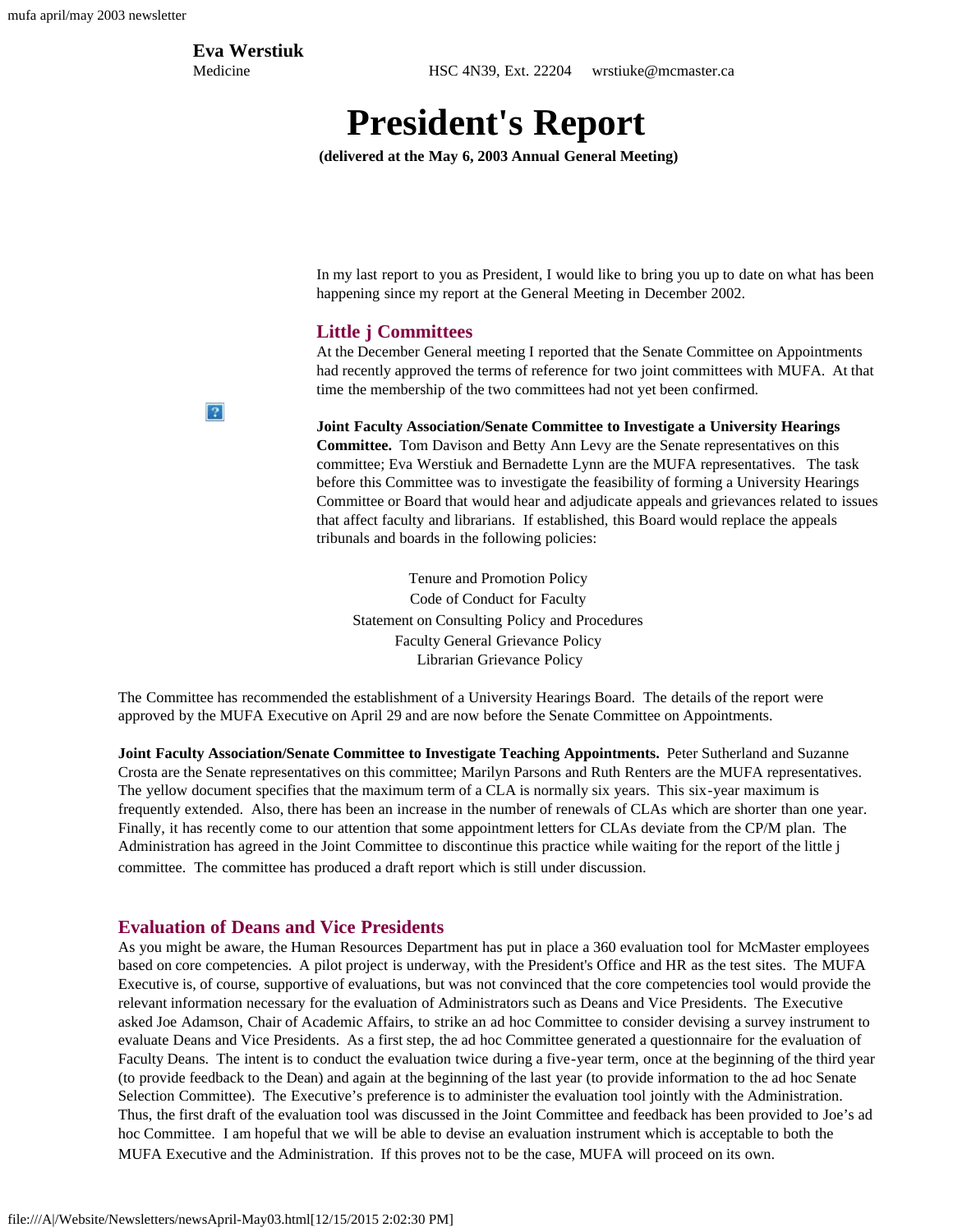#### **Service Awards for Faculty and Librarians**

You might be aware that there are Presidential awards to recognize non-academic staff for outstanding service. Each year, there can be up to eight individual awards and two team awards. These awards carry a monetary value and other forms of recognition. The MUFA Executive decided that Faculty and Librarians should also be recognized for outstanding service. We proposed to President George that we sponsor a joint award — The Presidents' Faculty/Librarian Awards for Outstanding Service. The purpose of these awards is to provide an annual recognition for faculty and professional librarians who have made an outstanding contribution to the University through the provision of exceptional service to faculty, librarians, staff, students or alumni. President George, after consulting with Senior Management, decided that this was not the right time to institute a new award because Refining Directions was examining the University's award structure. He asked us to wait until the Refining Implementation Committee (which has not yet been struck) reports. The MUFA Executive decided not to wait and to sponsor these awards without President George. Details about the awards and procedures for nominations will be circulated to all MUFA members soon.

#### **Affiliation Agreements with Hospital**

In my September "Year Ahead Report", I discussed the matter of Affiliation Agreements between the University and its associated hospitals. I mentioned that I was surprised to discover that such documents existed. They had been signed by Administrators, but had never received Senate and Board approval. I first brought my concerns to the attention of Peter George when I became President last May. I'm happy to report that Ken Cruikshank and I met with John Kelton, Vice President Health Sciences, this morning. Also present was John Gately, President of the Clinical Faculty Association, Dorrett James and Kevin Sulewski from Kelton's office, and Phyllis DeRosa Koetting from the MUFA office. The meeting was positive. I had found the signed agreement somewhat ambiguous regarding the effect of loss of hospital privileges on the suspension or removal of a faculty member from his or her McMaster appointment. Dorrett James had prepared explanatory documents regarding the relationship of the HHS agreement to the yellow document. These documents clearly indicate that suspension and removal are regulated by the yellow document, not by the affiliation agreement. It also appears that we are in agreement about other ambiguities and inconsistencies. I am optimistic that we will be able to concur on the next steps of moving the agreements through the University.

#### **Luncheons**

I have had lunch with most of our new faculty. As I noted in December, I thoroughly enjoy these lunches, and all feedback indicates that so do the new faculty. The MUFA Executive intends to continue these lunches next year.

#### **Pension Surplus**

Looking back through the President's reports for the past three years, there is one constant — the Pension Surplus. All that needs to be said now is that we have our money, and that we are indebted to Les Robb. While many individuals contributed to this endeavour, for most it was their job to do so. For Les, it was a service that he willingly provided.

#### **Thanks**

I am fortunate to have had a dedicated and enthusiastic Executive. The MUFA Constitution and By-laws ensures diversity on the Executive with respect to Faculty and rank. We were a diverse group. Nevertheless, we had similar values and we were always in agreement about the type of University we want to have. It was a fun year and I thank all members of the Executive for their support.

The backbone of the Association, of course, is provided Phyllis and Kelly. They are the best that any President could wish for - they are innovative and efficient, they have a sense of humor, and they possess superb people skills. It is really a pleasure to stroll through the Faculty Association office — even during the construction.

*Lorraine Allan*

# MUFA Volunteers!

 $\vert 2 \rangle$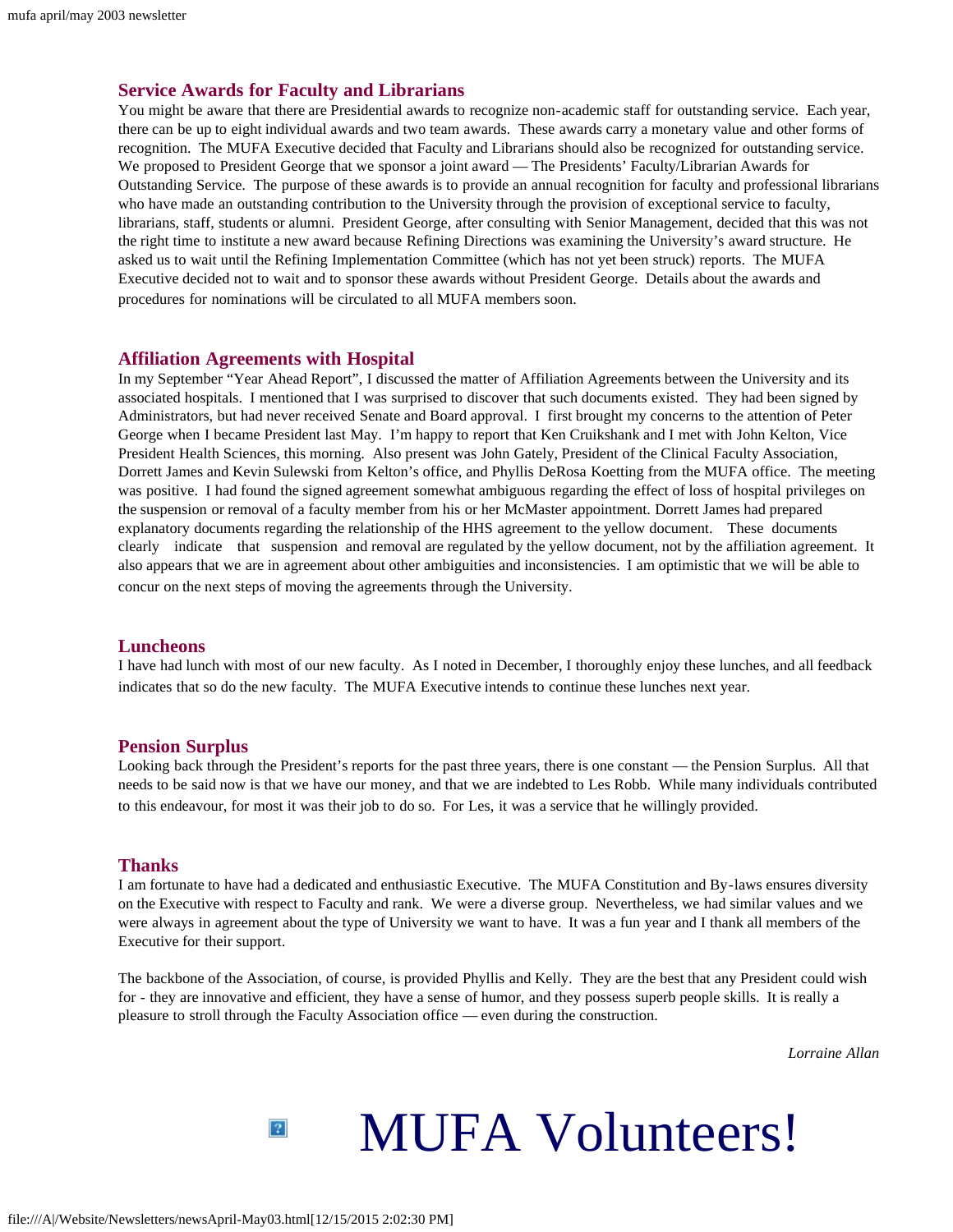Many thanks to all members who have actively participated on MUFA committees or represented MUFA on University committees or boards. The Association has benefitted from your participation during 2002/03 and looks forward to working with many of you again in 2003/04.

 $|2|$ 

# <span id="page-3-0"></span>**Will you be RETIRINGthis Year?**

**ELECTRONIC MAIL ACCOUNTS:** It is agreed that provision of e-mail computer accounts for retired faculty members is to be treated similarly to the provision of mail boxes or library cards. All retired faculty should have access to an e-mail account on the same terms as active faculty. Like the mail box or library card, the e-mail account is to be used for University or academic business. The account may be accessed from University computers or by modem. In the latter case, if the retired faculty member wishes a fee modem account, this is also available and can be arranged (for example, through the purchase of vouchers at the Bookstore or by provision of a research account number).

Given past experience with illegitimate use of computer accounts by "hackers", it is recognized that for management purposes it might be necessary to require retired faculty to renew the e-mail computer account from time to time, or for CIS to remove accounts that are inactive over a long period of time.

This policy shall be reviewed no later than five years after its implementation.

*Re-endorsed by Joint Committee May 29, 2001*

**TERMINATION OPTION:** During the fall of 1996, the Joint Committee recommended and the President agreed that those faculty who at the time of retirement elect the Pension Plan's Termination Option, should continue to qualify for the normal retirement benefits.

**MAJOR MEDICAL & DENTAL BENEFITS:** Continuation of benefits which were in effect prior to retirement (some exceptions apply), for retiree, spouse and eligible children. Out-of-Province/Out-of-Country-Coverage is reduced to \$10,000/lifetime. It is recommended that you obtain extra travel insurance every time you travel out of Ontario or Canada.

**LIFE INSURANCE:** At normal retirement age (65 years) you will be provided with a paid up policy of \$5,000. If you wish to convert your insurance to a private insurance plan, you must apply within one month of your retirement date. Please contact Human Resources for more information.

If you take early retirement, you are able to keep your current coverage (Grandfathered Plan) or the basic plan of 175% of salary (maximum salary \$100,000) by paying the full premium which is based on age factors, gender and smoking vs nonsmoking. At age 65, however, the policy will be reduced to the Paid Up policy of \$5,000.

#### **PARKING:**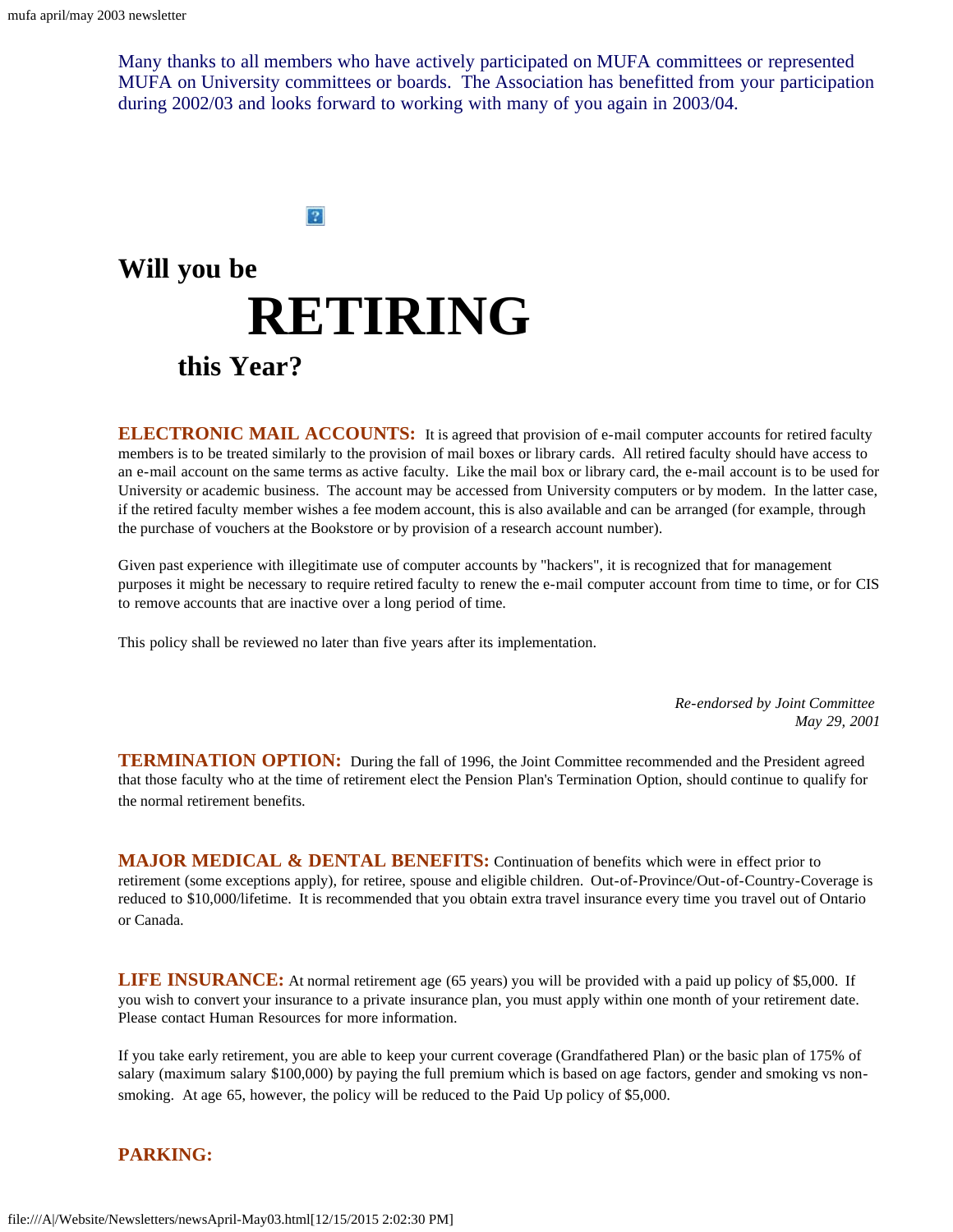1. Faculty and Staff who have retired but have a post-retirement appointment for which they receive remuneration from the University shall pay for parking (effective July 1, 1992).

2. Faculty and staff who have retired on or before June 30, 1992 shall continue to receive free parking; in the case of those who are under 65 the free parking shall be provided on West Campus. Any who have already reached 65 and are parking on West Campus should receive a Central Campus sticker immediately.

3. Faculty and staff who retire after June 30, 1992 may obtain a permit which allows (i) free parking on West Campus at all times and (ii) free parking on Central Campus for the period May to August and after 12:30 p.m. on days when classes are held between September and April; alternatively such individuals may purchase, at the Central Campus rate for eight months, a permit for Central Campus.

> *Approved by Joint Committee December 3, 1991*

#### **Notice: to Retirees with Restricted Retiree Parking Permits**

#### **(1) HOURLY PARKING**

We are pleased to inform you that the automation of the kiosks has given us an opportunity to set up 1, 2 and 3 hour blocks of parking for retirees holding restricted retiree permits that become valid at 12:30 p.m. Retirees who wish to park on central campus prior to 12:30 p.m. may purchase parking for the duration of time prior to 12:30 p.m. only. The above issued permits must be displayed with a restricted retiree permit, which takes effect at 12:30 pm.

#### **(2) CENTRAL CAMPUS PARKING**

Eight month central campus parking permits are available for purchase at the Parking Office at the regular permit fee.

Retiree permits are for the sole use of the retiree and are not transferrable to family members.

Please contact the Parking & Transit Services office, CUC 102, at 24921 or e-mail: parking@mcmaster.ca. For up-to-date information and rates, visit their web site at http://parking.mcmaster.ca.

**RECREATIONAL FACILITIES:** Anyone who retired prior to 1999 will continue to receive free membership at the Ivor Wynne Centre. Those who retired in 1999 may apply for membership at one-half price. All retirees after 1999 are eligible for membership in the Ivor Wynne Centre at a rate that will be prescribed annually and approved by the Board of Governors.

> *Approved by Joint Committee June 21, 1999*

**CAUT SERVICES:** Individuals who were eligible for membership in CAUT through MUFA before retirement, are eligible for membership as CAUT retirees. Individual retired members may join CAUT as Retired Associate Members for an annual fee of \$25. For this fee they receive a subscription to the CAUT Bulletin, and may join a number of group plans offered for Life Insurance, Personal Accident Insurance, Family Life Insurance, Professional Property Insurance, Group Home Insurance, Travel Insurance, and other financial services. Retired members can also hold office and serve on CAUT committees. For more information, contact the MUFA Office (mufa@mcmaster.ca; Ext. 24682)

**RETIRE WEB:** RetireWeb is a WWW site packed with financial planning information for Canadians of all ages to help them with all stages of retirement: saving for retirement, options at retirement and post retirement. You can reach it through the MUFA web page (www.mcmaster.ca/mufa) — just go to "LINKS" and click on "Retirees" — or go directly to www.retireweb.com/index.html. $|2\rangle$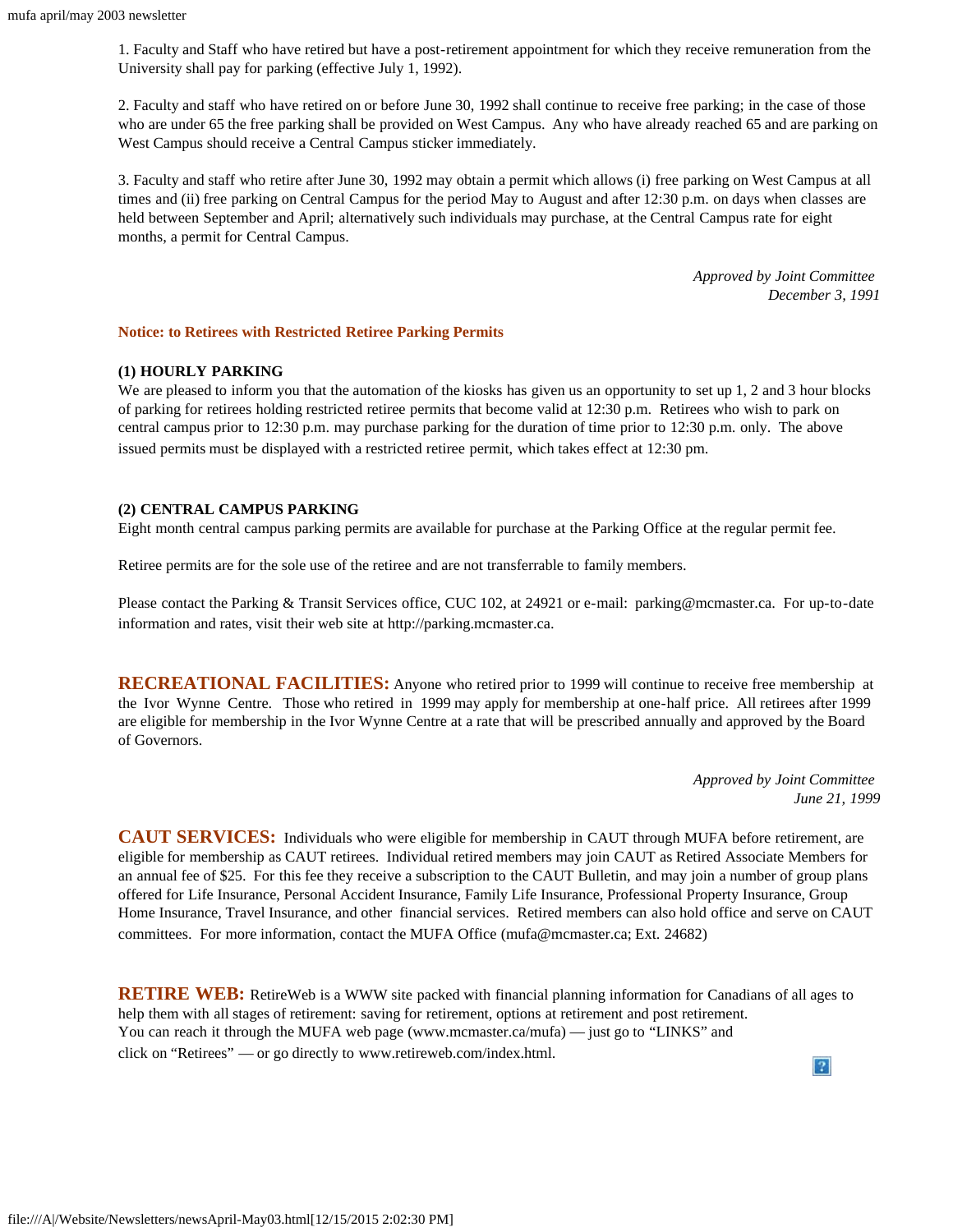## **What Can I Say?**

#### $|2|$

<span id="page-5-0"></span>What can I say? That is the question that some MUFA members may have following recent discussions in Senate. I am thinking in particular of the discussion of changes to *Guidelines for Members of the McMaster University Community regarding Letters to the Press* [Retitled, *[Guidelines for Members of the McMaster University](http://www.mcmaster.ca/mufa/handbook/letpress.htm) [Community regarding Interactions with the Media](http://www.mcmaster.ca/mufa/handbook/letpress.htm)*]. That document always did indicate that when writing to the media, members of the McMaster University community should carefully distinguish between their personal views and official University positions. The statement now goes somewhat further, referring to all interactions with the media, and advising that "a member shall not refer to McMaster University if the statement expresses a personal opinion, and that opinion is unrelated to the area of academic or professional expertise of that member."

What does this mean? Some concern has been raised about the phrase "unrelated to the area of academic or professional expertise of that member". Throughout our discussions in Joint Committee, both sides emphasized that this phrase would not and could not be narrowly construed, without preventing many valuable interactions with the media. Certainly, MUFA would encourage and defend a wide interpretation of the phrase when applied to our members, given our many activities as public intellectuals.

What about my freedoms? Academic freedom is, according to the courts, guaranteed and protected by the institution of tenure. Freedom of speech is guaranteed by the Canadian Charter of Rights and Freedoms. The document continues to state that it in "no way is meant to restrict the academic freedom or freedom of speech of any member of the University community". This is not a throw-away line. It is a general statement that underlines the spirit of the *Guidelines*. There is no intention to prevent faculty from speaking out as public intellectuals on issues of the day.

Why bother with the change? We all should be concerned about members of the McMaster community who might try to use the prestige of their University connection to advance views that are not academic, but are strictly personal in nature. Obviously, we cannot always control the media; they may still associate an individual with our institution. What we can do is advise members to try to differentiate strictly personal from academic views. That is what these *Guidelines* do, suggesting reasonable and sensible ways of dealing with the media.

What if someone does not like what I say? What if someone, for example accuses me of slander? A recent policy statement, *Public Statements and Liability Insurance Coverage,* outlines the views of the University's insurer. The University's liability insurer will only defend against charges such as slander if the speaker or writer has been officially designated as a spokesperson for the University on the subject in question, and "only if there is not malicious intent". If the insurer refuses to defend you, however, the University has a second policy, *Liability of Employees* that still applies. The University will support an employee — and that means providing legal counsel and paying legal costs if necessary — in any case, whether it is a civil suit or criminal proceedings, so long as the employee was acting "in good faith, in a reasonable manner, and in accordance with the policies and guidelines established by the University". It will do so, so long as the University is not being asked to condone activities "which are illegal, malicious or deliberately contrary to established policies".

<span id="page-5-1"></span>What can I say? As an individual Canadian citizen, I am protected by Canada's Charter of Rights and Freedoms. As a member of the academic community, I enjoy the security of tenure, which enables me to speak out as a public intellectual. Recent changes in University statements, and recent clarifications regarding insurance coverage do not change anything. They only advise me to think about and be reasonable about how I use my affiliation to McMaster in talking with the media.

*Ken Cruikshank*

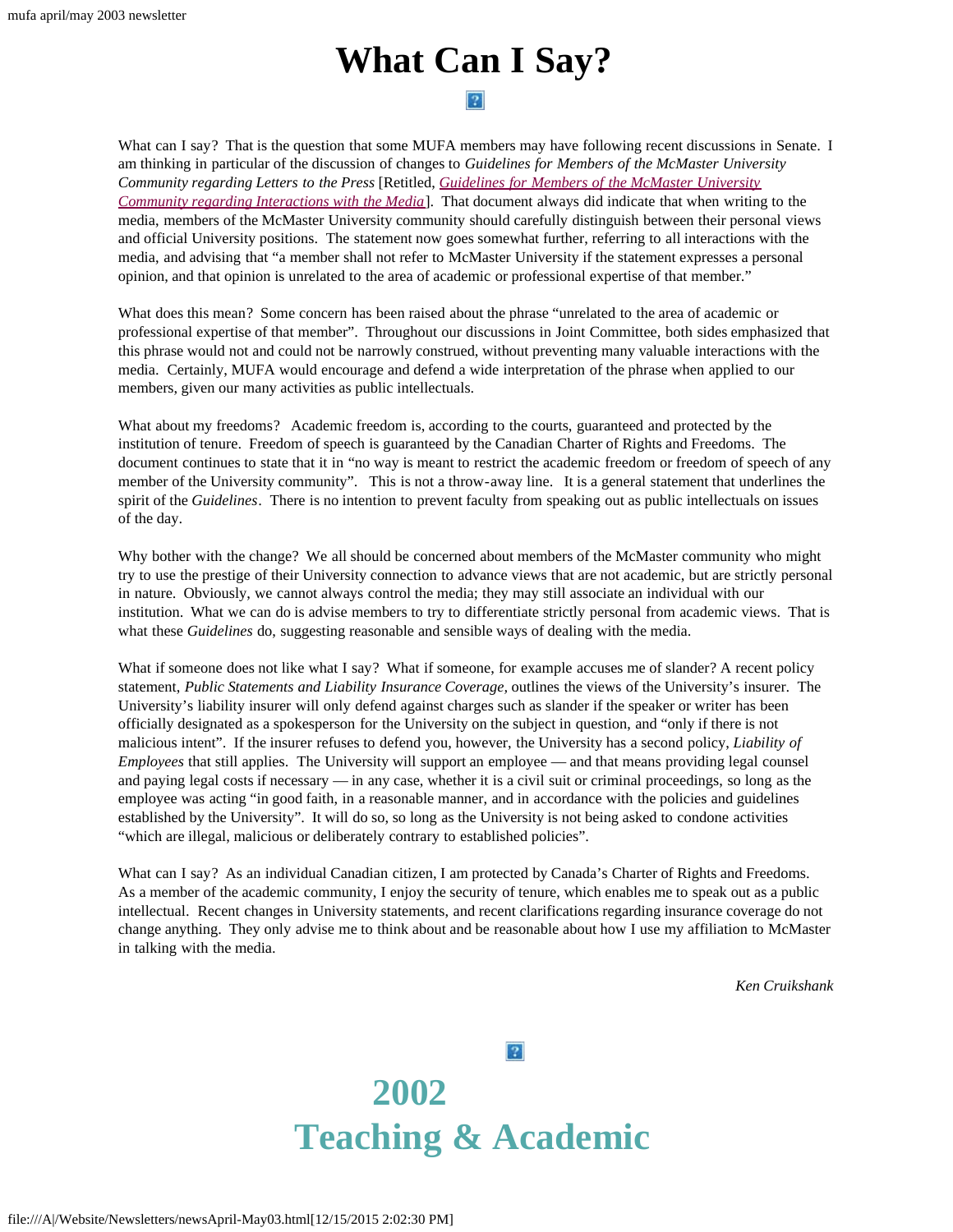## **Librarianship Awards**

## **Congratulations to Jean Wilson,**

**Associate Professor of Modern Languages and Linguistics, who will be honoured with a 2002 OCUFA Teaching Award at a special ceremony on June 6, 2003.**

**Established in 1973 and presented annually by the Ontario Confederation of University Faculty Associations (OCUFA), the OCUFA Teaching Awards acknowledge the immense contributions made to teaching by university professors. The OCUFA Academic Librarianship Award was established in 1990 and honours the work of an academic librarian in his or her area of expertise. In announcing the 2002 Award winners, OCUFA President, Henry Jacek said, "The Teaching Awards are presented to professors who inspire and inform through their teaching, course development, and research. They make a difference both to their academic discipline, and to the lives of their students, by offering the best they can professionally."**

 $|2\rangle$ 

# **Congratulations, Hank!**

<span id="page-6-0"></span>**At its Council meeting on May 3, members of the Canadian Association of University Teachers (CAUT) elected Henry Jacek (Political Sciences) to a oneyear term as Member-at-Large on the CAUT Executive Committee. The MUFA Executive was extremely pleased to nominate Dr. Jacek, who will complete his third term as President of the Ontario Confederation of University Faculty Associations (OCUFA) this July.**

 $\boxed{?}$ 

**For Rent**

**Three-bedroom Condominium** in Burlington from August 2003 to January 2004, in mature residential area, walking distance to park at lake and to downtown shops and entertainment, 20-minute drive to McMaster, fully furnished with all appliances, modern interior design, split level with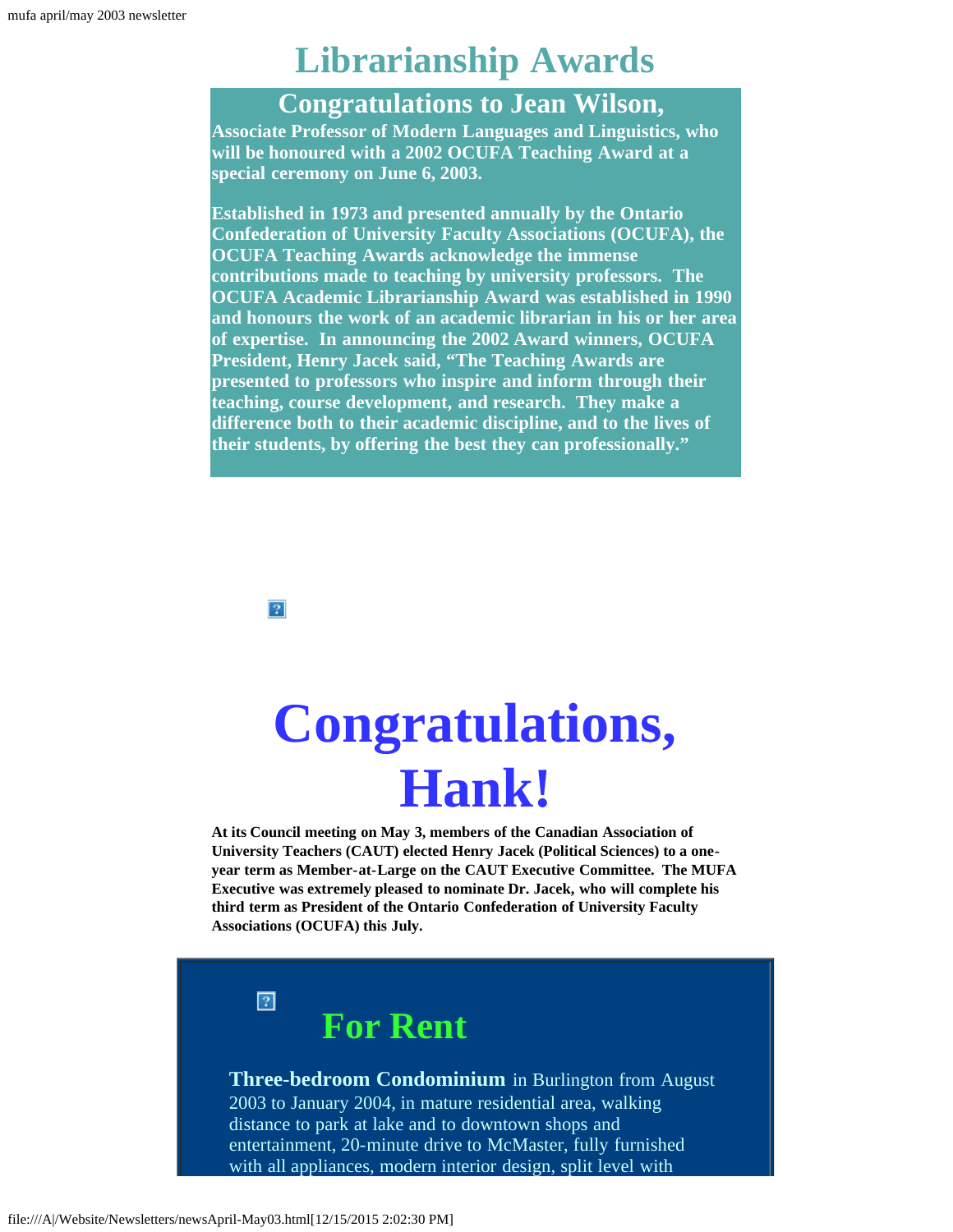bright living room, garage, guest room, 1-1/2 bathrooms, balcony, garden with patio, non-smokers only, no pets, children welcome. Contact Emil Sekerinski, Ext. 27276, email@mcmaster.ca, 905-634-7627**. For Rent Charming bungalow** near waterfront park. Quiet neighbourhood. 15-minute drive or 25-minute bike ride via side streets or bike path to University. Two bedrooms upstairs; one down. Two bathrooms. Large yard maintained by owners. Offstreet parking. \$950/month plus utilities. Furnishing optional. Available August 1, 2003. 905-523-4354 or kchornook@sympatico.ca.

> **Smile**  $\boldsymbol{?}$

<span id="page-7-0"></span>*The following is from the Washington Post Style Invitational contest that asks readers to submit "instructions" for something (anything), but written in the style of a famous person. The winning entry was "The Hokey Pokey" (as written by W. Shakespeare).*

> **O proud left foot, that ventures quick within Then soon upon a backward journey lithe. Anon, once more the gesture, then begin: Command sinistral pedestal to writhe. Commence thou then the fervid Hokey-Poke, A mad gyration, hips in wanton swirl. To spin! A wilde release from Heavens yoke. Blessed dervish! Surely canst go, girl. The Hoke, the poke — banish now thy doubt Verily, I say, 'tis what it's all about.**

# Money Matter\$

<span id="page-7-1"></span>*In response to requests from our members for financial information, we are pleased to provide the following column on what we hope will be a regular basis. The information below has been supplied by Joe Gadoury of Berkshire Securities. Please contact Mr. Gadoury directly at 905-529-5505 if you have any questions or require clarification.*

## Taking Control of YOUR Financial Future

There are many areas which can be covered under the generic heading of financial planning. In the previous issues, I introduced you to some macro concepts in the form of the 5 Wealth Laws; they deal with some overall objectives which everyone can follow, yet unfortunately few do. Even if you considered applying just two or three of them, you could find yourself way ahead of your friends and neighbours, whom you may consider more knowledgeable than you.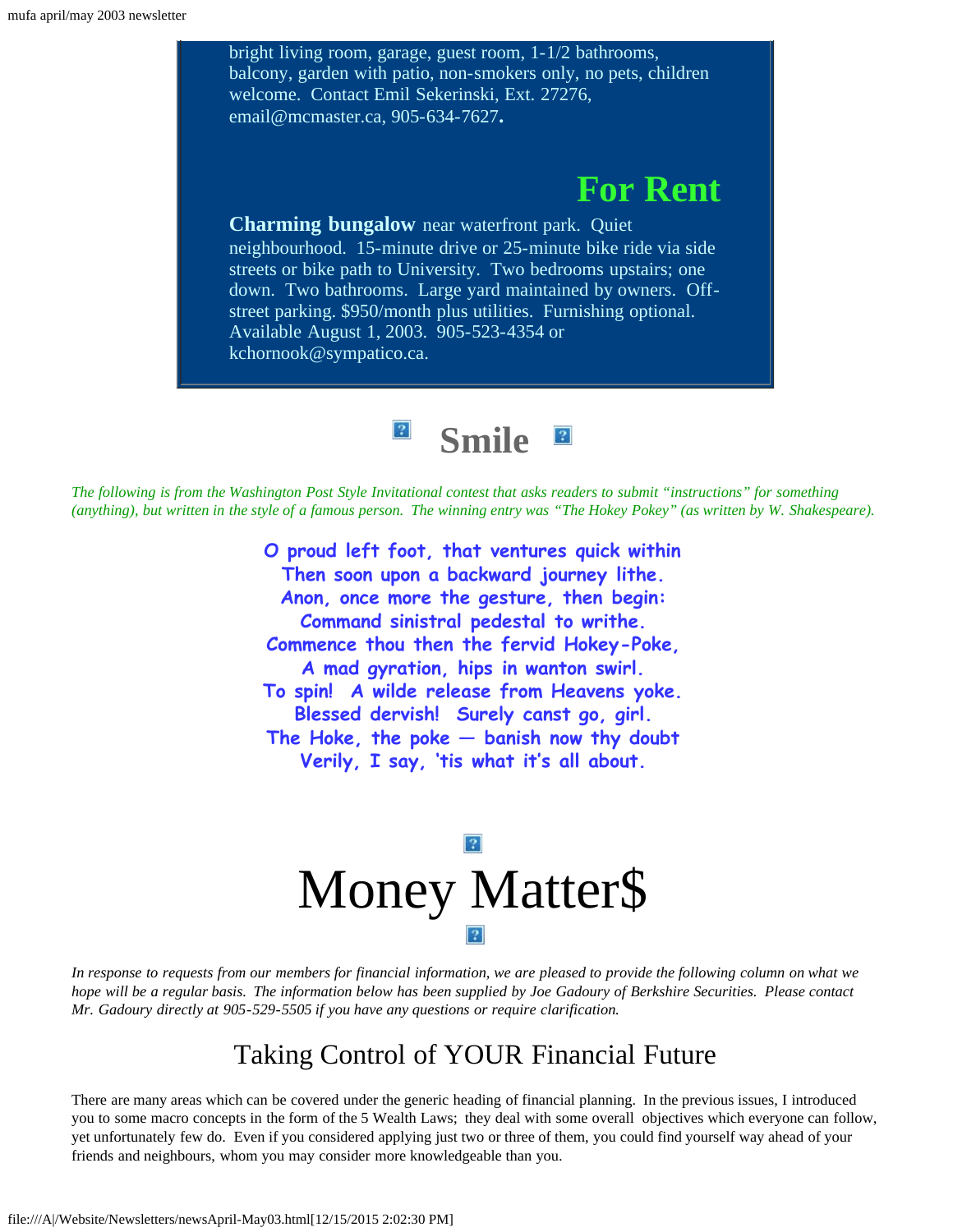The one thing that I have learned about this business is that the masses are not necessarily right. In fact, it's been proven time and again, that following the 'herd' mentality may be detrimental to your wealth. Numerous concepts, like — investing only in an RRSP; going to the bank for your mortgage; GICs are the only 'safe' investment and stocks are too risky; you always make money in bonds — may be good for the masses, but may NOT be good for you. And when you think of it, how many of the masses do you consider truly wealthy? Since they all do predominately the same things in life, I would bet — not many. Some well off maybe, but not wealthy.

It has been said that doing the same thing over and over again and expecting a different result is the first sign of insanity. In many of the issues to follow, I'm going to attempt to debunk some myths that have grown to be socially and generally acceptable, but may not necessarily be the right choice for you. Everyone is different, and while life may offer you many situational similarities, it's the subtle nuances which will determine what specific method or process is best for you.

However, regardless of what venues you choose, from my years as a former industrial accountant I have learned that the one major tenet of all things financial, whether they be business or personal, is that 'Cash Flow is King'. This is such an important principle, that even my own brother and associate, also an ex- accountant, has this principle heralded on his own personal licence plates (Mine is GR8 CFP......but I digress.)

Part of setting up any effective financial plan must take this principle into consideration. And what better place to start than in that one area that most people share at least once in their lives — choosing the best mortgage. And in that capacity, have you ever considered utilizing what I call the POWER Mortgage?

How would you like to pay off your mortgage years earlier? Most people would. And what if, instead of earning that minuscule, almost ridiculous amount of interest in your chequing or savings account, that money could be used to decrease the interest on your mortgage instead? Wouldn't that be more tax efficient and at the same time save more interest on that huge debt?

Well, it's here at last. A facility which allows you to save thousands of dollars on your mortgage — thereby paying it down earlier — by using 'lazy' money which is deposited in your chequing and savings accounts earning virtually nothing. It's similar to the traditional Home Equity Line of Credit but with this added twist.

Traditional banking keeps chequing, savings, mortgage and investment accounts separate and usually charges a service fee for each account. With the Manulife One account, you have an all-in-one borrowing and chequing

account that has been very popular and successful in Australia. Although it may take you a little time to wrap your head around the concept (because of how we have been conditioned by traditional bankers), you put your income and savings to work harder to reduce your total debt and the amount of interest you pay on money borrowed.

Like other facilities, you can borrow up to 75% of the appraised value of your home at prime (currently 4.5%), using the home as security. Within this facility you hold your mortgage and any other high interest loans you might have. But every time you have a deposit come in, such as your paycheque, the debt is automatically reduced the minute the deposit is made. Since interest is calculated (but not compounded) daily, that deposit is

working immediately for you, until such time as you need to pay your monthly expenses. This keeps your debt at its lowest possible level every day, thereby lowering the interest cost you pay each month.

You can also set up several 'sub-accounts' within this facility — which would be no different than what you do already — to track certain loans, such as investment loans, or savings/investment accounts, separately. That way, interest costs can also be tracked for tax purposes.

There are also other perks such as setting a fixed rate on the mortgage portion; credit/debit cards; ATM access anywhere without extra fees; cheque-writing, telephone and internet banking. Manulife works in association with the Royal Bank of Canada for their deposits so you can go to any Royal Bank to deposit a cheque. The only fee you'll have to bear for all this freedom is a monthly\$14 fee which includes a Platinum Mastercard and this allows for unlimited transactions too. If you find later that you don't like this arrangement, they'll cover up to \$500 to transfer you back to your bank of choice.

When the loan is paid off and you're debt free and you carry a positive balance in your account, you automatically receive a highly competitive money market interest account on every dollar in the account, starting at dollar one.

So why not get every dollar you have working for you every day! This new product will put you in greater control of your finances on a daily basis and help you achieve your financial goals much faster. Above all, it will finally give all the major banks a run for YOUR money! And get the best use of your Cash Flow.

*Author's Note - if you wish copies of our normal quarterly newsletter, please send either your e-mail address or postal address to: [jgadoury@berkshire.ca.](mailto:jgadoury@berkshire.ca) Back*